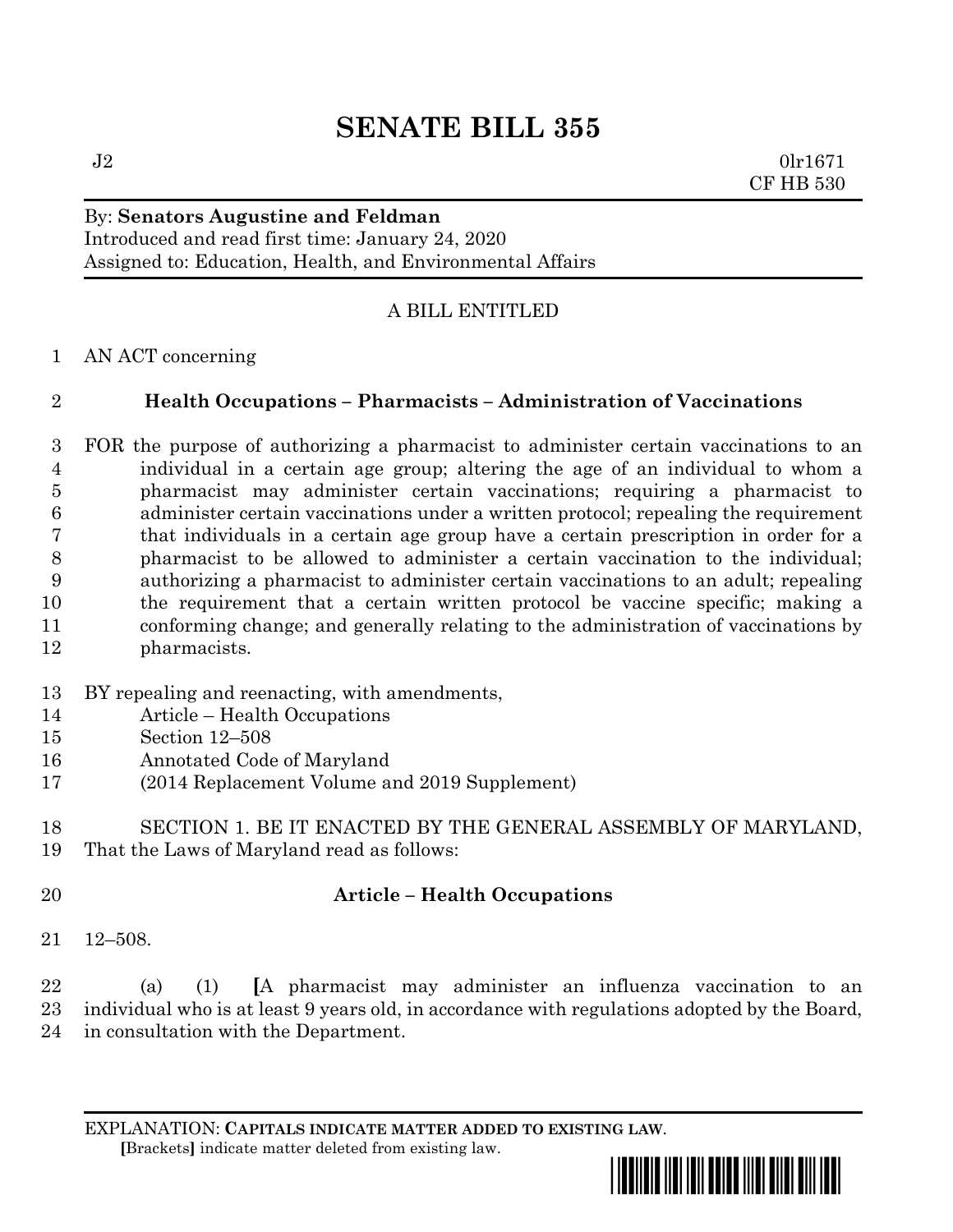#### **SENATE BILL 355**

| $\mathbf 1$<br>$\overline{2}$<br>3<br>4<br>5 | [A] SUBJECT TO SUBPARAGRAPH (II) OF THIS PARAGRAPH,<br>(I)<br>(2)<br>A pharmacist may administer a vaccination [that] TO AN INDIVIDUAL THAT IS AT LEAST<br>9 YEARS OLD BUT UNDER THE AGE OF 18 YEARS IF THE VACCINE is listed in the<br>Centers for Disease Control and Prevention's Recommended Immunization Schedule [to an<br>individual who: |                      |                                                                                                                                                              |
|----------------------------------------------|--------------------------------------------------------------------------------------------------------------------------------------------------------------------------------------------------------------------------------------------------------------------------------------------------------------------------------------------------|----------------------|--------------------------------------------------------------------------------------------------------------------------------------------------------------|
| 6                                            | (i)                                                                                                                                                                                                                                                                                                                                              |                      | Is at least 11 years old but under the age of 18 years; and                                                                                                  |
| 7                                            | (ii)                                                                                                                                                                                                                                                                                                                                             |                      | Has a prescription from an authorized prescriber.                                                                                                            |
| 8                                            | $(\text{II})$                                                                                                                                                                                                                                                                                                                                    |                      | A PHARMACIST SHALL:                                                                                                                                          |
| 9<br>10                                      |                                                                                                                                                                                                                                                                                                                                                  | 1.                   | ADMINISTER A VACCINATION UNDER SUBPARAGRAPH<br>(I) OF THIS PARAGRAPH UNDER A WRITTEN PROTOCOL; AND                                                           |
| 11<br>12<br>13                               | 2.<br>ADMINISTER AN INFLUENZA VACCINATION UNDER<br>SUBPARAGRAPH (I) OF THIS PARAGRAPH IN ACCORDANCE WITH REGULATIONS<br>ADOPTED BY THE BOARD, IN CONSULTATION WITH THE DEPARTMENT.                                                                                                                                                               |                      |                                                                                                                                                              |
| 14<br>15                                     | $(3)$ (2)                                                                                                                                                                                                                                                                                                                                        |                      | (i) Subject to subparagraph (ii) of this paragraph, a<br>pharmacist may administer to an adult a vaccination that is:                                        |
| 16<br>17                                     | Recommended Immunization Schedule; or                                                                                                                                                                                                                                                                                                            | $\mathbf{1}_{\cdot}$ | Listed in the Centers for Disease Control and Prevention's                                                                                                   |
| 18<br>19                                     |                                                                                                                                                                                                                                                                                                                                                  | 2.                   | Recommended in the Centers for Disease Control and<br>Prevention's Health Information for International Travel.                                              |
| 20<br>21                                     | (ii)                                                                                                                                                                                                                                                                                                                                             | $\mathbf{A}$         | administer a<br>pharmacist shall<br>vaccination<br>under<br>subparagraph (i) of this paragraph under a written protocol that.                                |
| 22                                           |                                                                                                                                                                                                                                                                                                                                                  | 1.                   | Is vaccine specific; and                                                                                                                                     |
| 23<br>24<br>25                               | 2.<br>Meets] MEETS criteria established by the Department, in<br>consultation with the Board, the Board of Physicians, and the Board of Nursing, in<br>regulation.                                                                                                                                                                               |                      |                                                                                                                                                              |
| 26                                           | [(4)] (3)                                                                                                                                                                                                                                                                                                                                        |                      | A pharmacist shall:                                                                                                                                          |
| $27\,$<br>28                                 | (i)                                                                                                                                                                                                                                                                                                                                              |                      | Report all vaccinations administered by the pharmacist to the<br>ImmuNet Program established under $\S 18-109$ of the Health – General Article;              |
| 29<br>30<br>31                               | (ii)<br>that the vaccination has been administered; and                                                                                                                                                                                                                                                                                          |                      | If the vaccination has been administered in accordance with a<br>prescription, document at least one effort to inform the individual's authorized prescriber |